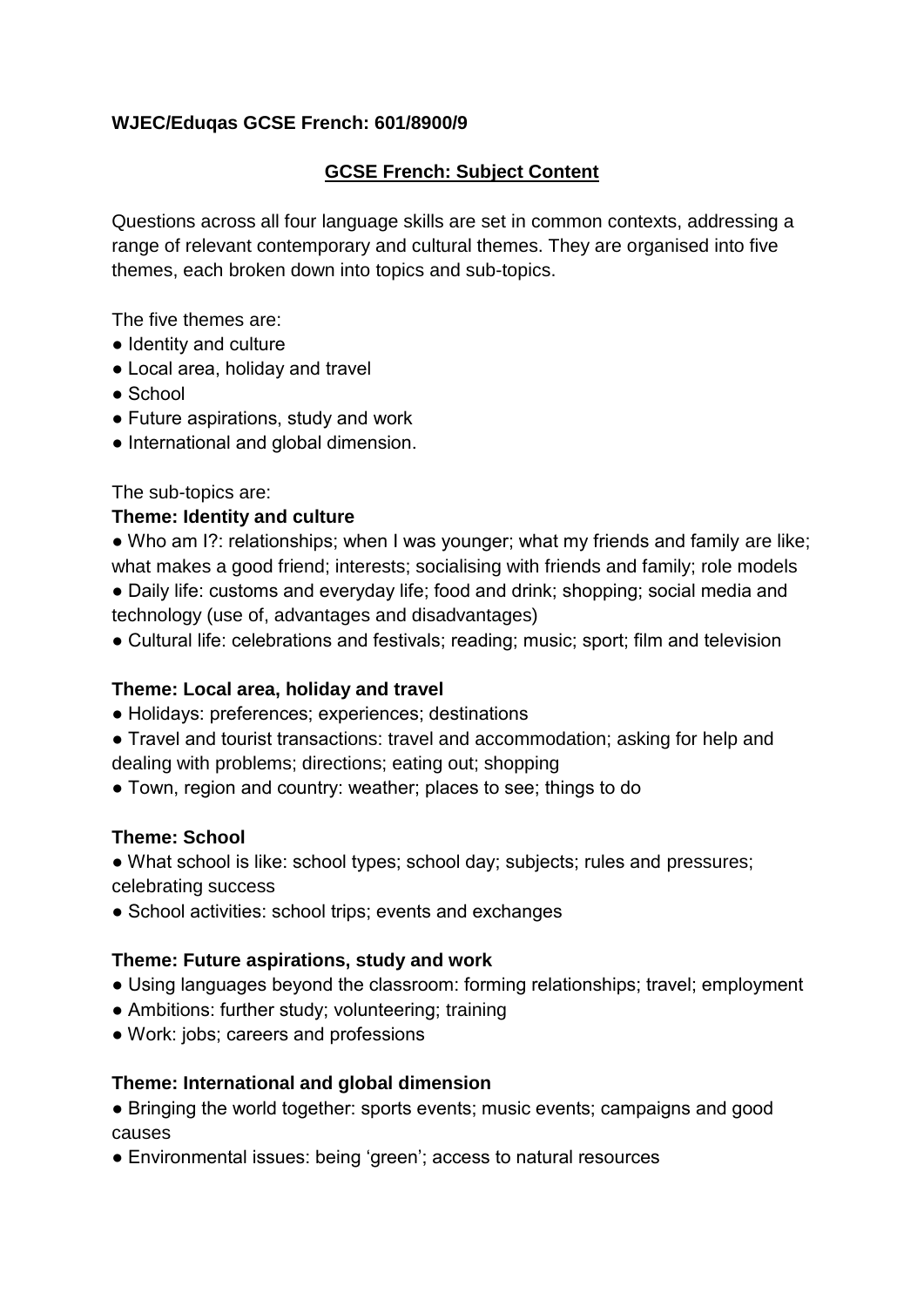# **GCSE French: How it's assessed**

The GCSE (9-1) in French consists of four externally examined papers based on the following skills: listening, speaking, reading and writing. Students will complete their speaking assessment in May and all other assessments in May/June at the end of Year 11. Each paper is available at Foundation tier or Higher tier. Students will be entered for a single tier across all papers. The use of dictionaries will not be permitted during the examinations.

#### **What's assessed?**

# **Paper 1: Listening and understanding How it's assessed**

- Foundation tier: 35 minutes
- Higher tier: 45 minutes
- 25% of the total qualification

### **Assessment overview**

Students are assessed on their understanding of standard spoken French by one or more speakers in a range of public and social settings. Students will respond to multiple-response and short-answer open response questions based on a recording featuring male and female French speakers.

### **Foundation tier**

- Section A is set in English. The instructions to students are in English.
- Section B is set in French. The instructions to students are in French.

# **Higher tier**

- Section A is set in French. The instructions to students are in French.
- Section B is set in English. The instructions to students are in English.

# **What's assessed?**

#### **Paper 2: Speaking How it's assessed**

- Internally conducted and externally assessed
- Foundation tier: 7–9 minutes plus 12 minutes' preparation time
- Higher tier: 10–12 minutes plus 12 minutes' preparation time
- 25% of the total qualification

### **Assessment overview**

Students are assessed on their ability to communicate and interact effectively through speaking in French for different purposes and in different settings.

There are three tasks which must be conducted in the following order: